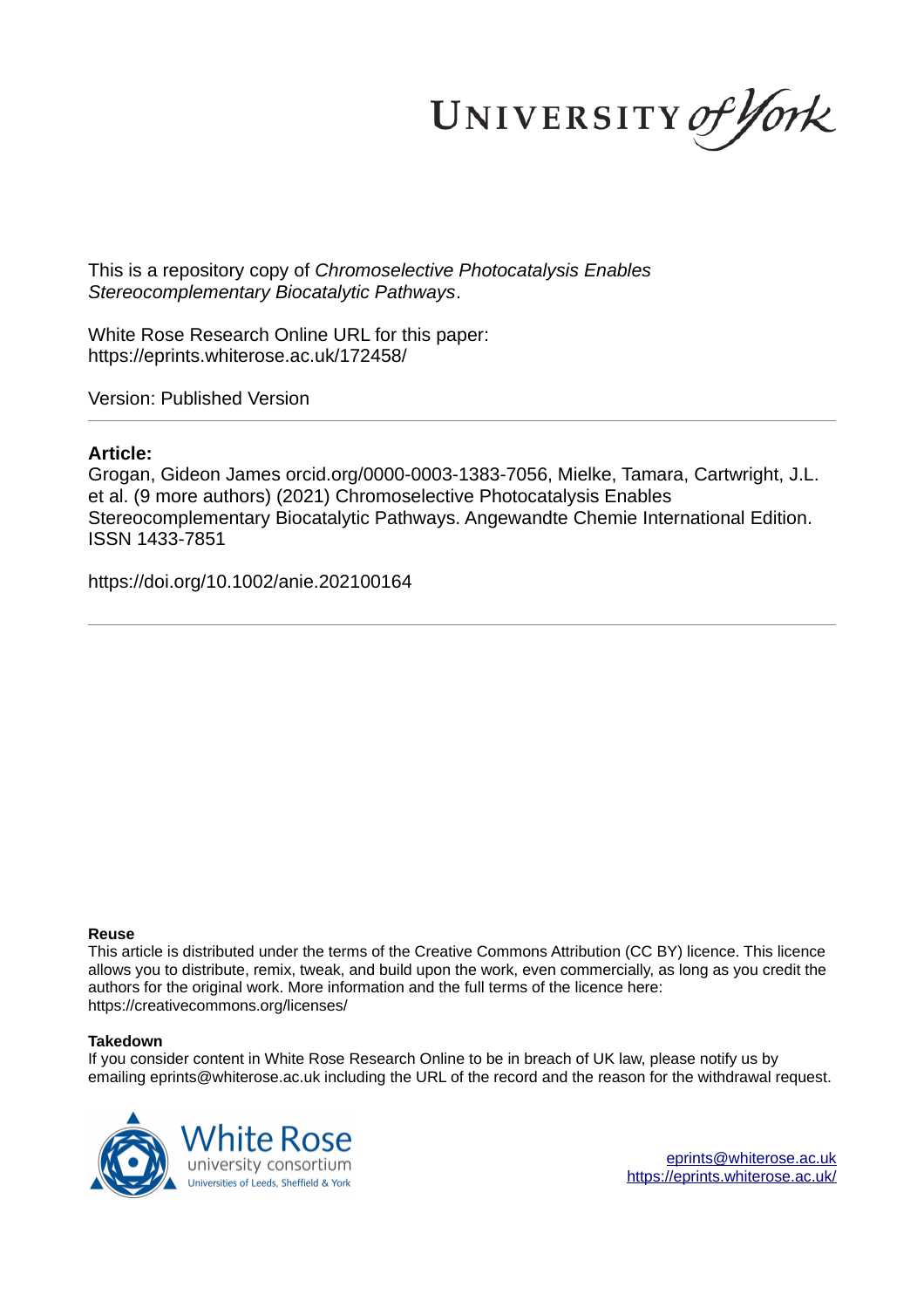



# Photobiocatalysis

How to cite: Angew. Chem. Int. Ed. 2021, 60, 6965 – 6969 International Edition: doi.org/10.1002/anie.202100164 German Edition: doi.org/10.1002/ange.202100164

# Chromoselective Photocatalysis Enables Stereocomplementary Biocatalytic Pathways\*\*

Luca Schmermund, Susanne Reischauer, Sarah Bierbaumer, Christoph K. Winkler, Alba Diaz-Rodriguez, Lee J. Edwards, Selin Kara, Tamara Mielke, Jared Cartwright, Gideon Grogan, Bartholomäus Pieber,\* and Wolfgang Kroutil\*

Abstract: Controlling the selectivity of a chemical reaction with external stimuli is common in thermal processes, but rare in visible-light photocatalysis. Here we show that the redox potential of a carbon nitride photocatalyst (CN-OA-m) can be tuned by changing the irradiation wavelength to generate electron holes with different oxidation potentials. This tuning was the key to realizing photo-chemo-enzymatic cascades that give either the  $(S)$ - or the  $(R)$ -enantiomer of phenylethanol. In combination with an unspecific peroxygenase from Agrocybe aegerita, green light irradiation of CN-OA-m led to the enantioselective hydroxylation of ethylbenzene to (R)-1-phenylethanol (99% ee). In contrast, blue light irradiation triggered the photocatalytic oxidation of ethylbenzene to acetophenone, which in turn was enantioselectively reduced with an alcohol dehydrogenase from Rhodococcus ruber to form (S)-1-phenylethanol (93% ee).

**M** any parameters influence the selectivity of a chemical reaction.[1] For instance, catalytic reactions can be controlled by varying the catalyst/coordinated ligands, directing groups[2] or by tuning external parameters (Scheme  $1A$ ).<sup>[1a,3]</sup> The selectivity of photochemical reactions varies with different wavelengths,[4] but examples that use this for visible-light photocatalysis are rare.[5]

In one example, selective control between either a one- or two-fold substitution of 1,3,5-tribromobenzene with N-methylpyrrole using Rhodamin 6G (Rh-6G) as photocatalyst was demonstrated (Scheme 1 B).<sup>[5a]</sup> This selectivity switch is explained by the chromoselective generation of two photocatalytic species that differ in their reduction potential. Green light irradiation results in a common photoredox cycle and the expected mono-substituted product. In the case of blue light, the Rh-6G radical anion, which is formed after quenching of Rh-6G\* with a sacrificial electron donor, can absorb a second photon, resulting in the highly reducing  $Rh-6G^{-*}$  species that enables the formation of the di-substituted product.[5a]

Here we show that electron holes with different oxidation potentials can be generated by using a heterogeneous carbon nitride (CN) catalyst by changing the incident photon energy. The combination of this strategy with two enantioselective biocatalysts<sup>[6]</sup> allowed us to selectively produce the  $(S)$ - or  $(R)$ -enantiomer of a chiral alcohol in photo-chemo-enzymatic reaction sequences (Scheme 1 C).

We recently realized that the choice of the wavelength is crucial for high selectivities in metallaphotocatalytic cross couplings using a heterogeneous carbon nitride material, which is made from urea and oxamide in molten salt (CN- $OA$ -m).<sup>[5b,c,7]</sup> While this can be rationalized by a purely kinetic effect, there is also evidence that a wavelength-controlled generation of excited species with different oxidation potentials might be responsible for this phenomenon. CN-OA-m has a strong absorption up to  $\approx 460$  nm and a comparably weaker absorption band up to  $\approx$  700 nm, which were ascribed as the  $\pi-\pi^*$  and n– $\pi^*$  electron transitions, respectively (Figure 1A).<sup>[8]</sup> The selective induction of the n- $\pi^*$  electron transition using long wavelengths (525 nm) should result in electron holes with a lower oxidation potential compared to irradiation using blue light (440 nm). The choice of the wavelength should not affect the reduction potential of the electron that is promoted into the valence band. Although



T. Mielke, Dr. J. Cartwright, Prof. G. Grogan Department of Chemistry, University of York Heslington, York, YO10 5DD (UK) Prof. W. Kroutil Field of Excellence BioHealth-University of Graz 8010 Graz (Austria)

[\*\*] A previous version of this manuscript has been deposited on a preprint server (https://doi.org/10.26434/chemrxiv.13521527).

Supporting information and the ORCID identification number(s) for the author(s) of this article can be found under: https://doi.org/10.1002/anie.202100164.

<sup>2</sup> © 2021 The Authors. Angewandte Chemie International Edition published by Wiley-VCH GmbH. This is an open access article under the terms of the Creative Commons Attribution License, which permits use, distribution and reproduction in any medium, provided the original work is properly cited.

Angew. Chem. Int. Ed. 2021, 60, 6965 –6969 -© 2021 The Authors. Angewandte Chemie International Edition published by Wiley-VCH GmbH Wiley Online Library 6965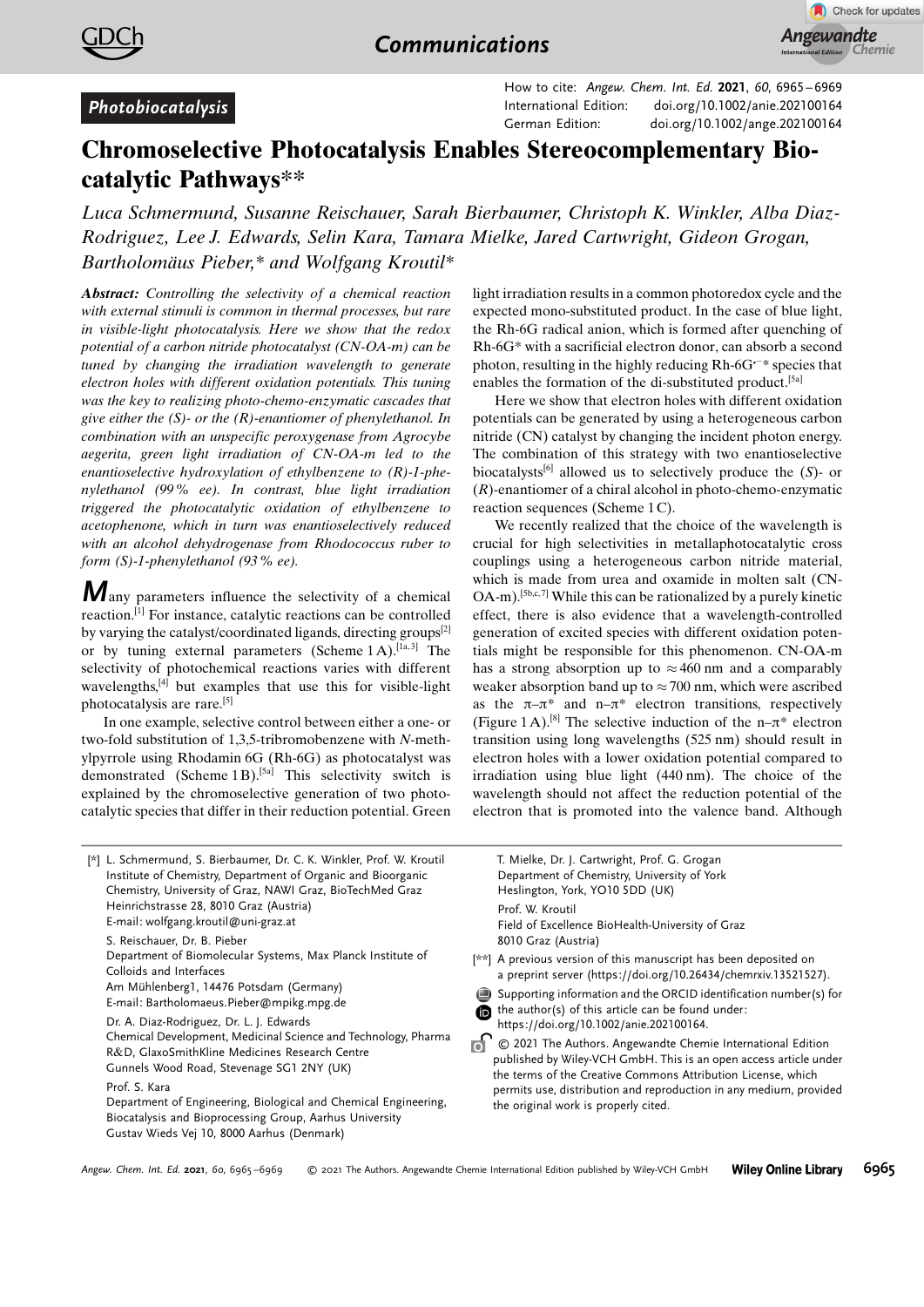



This work: C Chromoselective control of oxidation potentials in photo-chemo-enzymatic cascades



Scheme 1. A) General approaches to control of the outcome of a chemical reaction. B) Chromoselective control in photocatalytic C-H-arylations.[5a] C) This study: Chromoselective control of the stereochemical outcome of photo-chemo-enzymatic reactions.

such a behavior was previously suggested, $[8]$  there is, to the best of our knowledge, no report that applies this concept for controlling the selectivity of chemical reactions.

We hypothesized that such a strategy would allow us to induce a photocatalytic reaction of a substrate with green light selectively in the presence of a second compound that is only photo-oxidized when shorter wavelengths are used. The photocatalytic aerobic oxidation of benzylic sp<sup>3</sup> C-H bonds, which is feasible with other members of the carbon nitride family and blue light irradiation, $[9]$  served as a model reaction for our initial studies. In a series of experiments, we were indeed able to show that only blue light results in the desired carbonyl products and no reaction occurs at longer wavelengths (Figure 1B).

Carbon nitrides are used to catalyse the formation of  $O<sub>2</sub>$ and  $H_2$  via water oxidation<sup>[10]</sup> and the production of hydrogen peroxide from oxygen and alcohols, which requires the reduction of  $O_2$ <sup>[11]</sup> Hydrogen peroxide can then be used as stoichiometric oxidant in the enantioselective hydroxylation of ethylbenzene derivatives catalysed by the unspecific peroxygenase  $(UPO)^{[12]}$  from A. aegerita<sup>[13]</sup> (AaeUPO) acting as chiral catalyst.<sup>[14]</sup>

We hypothesized that a chromoselective activation of CN-OA-m with green light enables the selective formation of



Figure 1. Chromoselective generation of excited CN-OA-m species with different oxidation potentials. A) Switching between  $\pi-\pi^*$  and n- $\pi^*$ electron transitions using different wavelengths. B) The oxidation of ethylbenzene 1a to acetophenone 3a is only possible using blue light.

 $H_2O_2$  in the presence of ethylbenzene (1) and the AaeUPO, which in turn catalyses the asymmetric hydroxylation of 1 (Figure 2). Performing the reaction in tricine buffer using 528 nm LEDs indeed resulted in a high selectivity towards  $(R)$ -1-phenylethanol formation  $[(R)$ -2a, up to 3.8 mM, 98% ee] with low amounts  $(3\%)$  of acetophenone  $(3a)$ . When the same reaction was carried out using shorter wavelengths, 3a became the main product, thus supporting our hypothesis. Ketone (3a) formation was also the preferred reaction in the presence of blue light in phosphate buffer. It is worth to note, that the type of buffer had a significant influence on the outcome on the reaction, whereby the molecular reason needs to be clarified.

It was previously shown that UPOs are deactivated in the presence of blue light, a photocatalyst and  $O<sub>2</sub>$  due to the generation of reactive oxygen species (ROS) that harm the enzyme.<sup>[15]</sup> Consequently, one might expect that green light might be less harmful to the UPO and lead to higher conversions in comparison to blue light. To investigate this aspect, UPO and CN-OA-m were incubated for one hour in the presence of oxygen and green or blue light, before 1a was added (Figure S48). The mixture incubated at longer wavelengths indeed led to a higher conversion for the asymmetric hydroxylation after addition of 1a.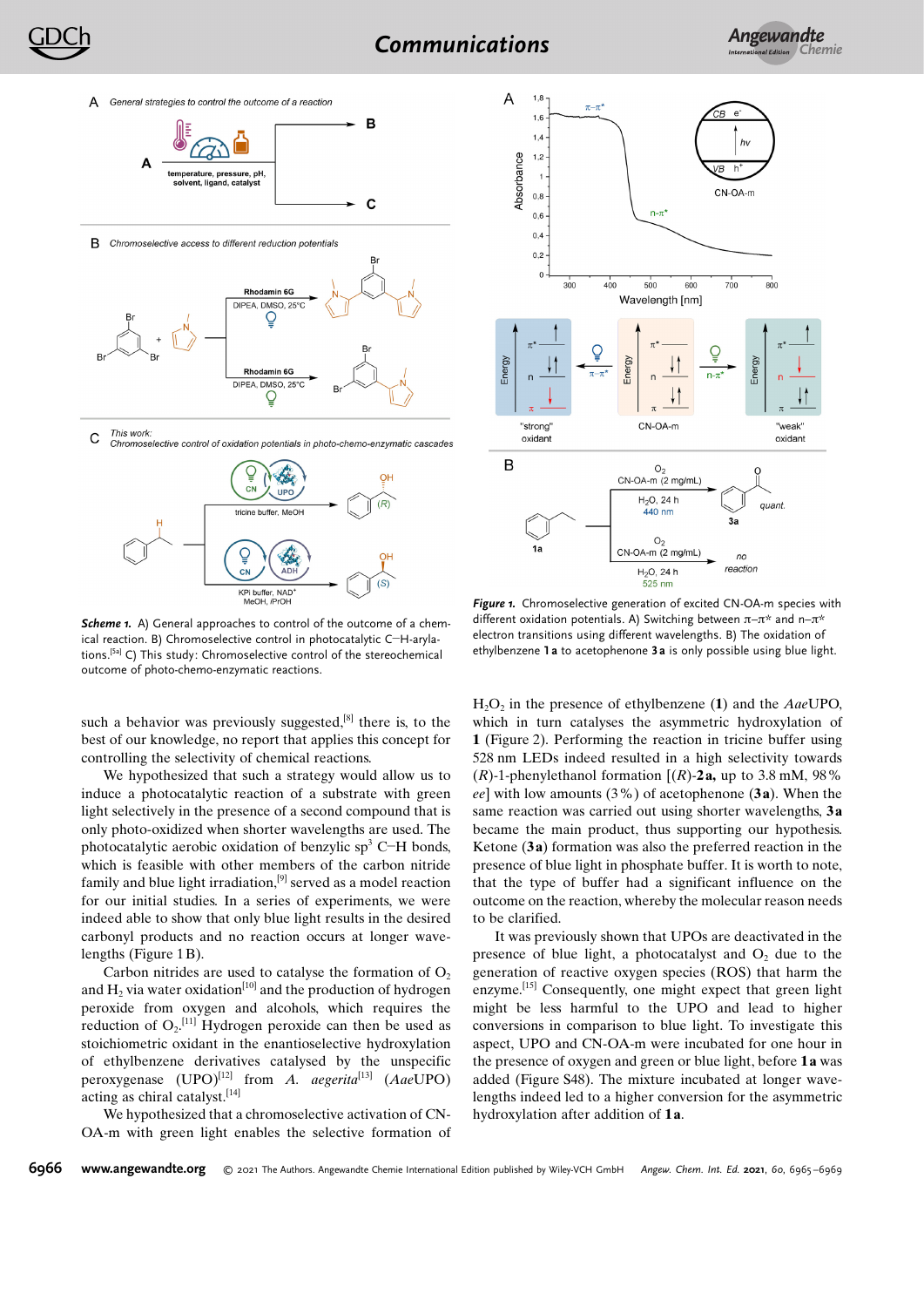



Figure 2. Influence of different wavelengths and buffers on the photochemo-enzymatic hydroxylation of ethylbenzene; reaction conditions: AaeUPO (25 nM), ethylbenzene (10 mM), CN-OA-m (2 mg mL $^{-1}$ ), MeOH (250 mM), KPi (100 mM, pH 7.5) or tricine (100 mM, pH 7.5), 455 nm (1440  $\mu$ mol photons m<sup>-2</sup>s<sup>-1</sup>) or 528 nm (1330  $\mu$ mol photons  $m^{-2} s^{-1}$ ), 30°C, 8 h.



**Scheme 2.** Substrate scope of AaeUPO using  $H_2O_2$  generated by CN-OA-m under green light irradiation. Absolute configurations were determined by reference material except otherwise stated. [a] Based on external calibration curves of 2i. [b] (R)-Enantiomer determined by measurement of the specific rotation (20 $^{\circ}$ C,  $c$  = 1.00, CHCl<sub>3</sub>) and comparison to literature.

The milder conditions subsequently allowed an extension of the substrate scope for AaeUPO (Scheme 2). Nine additional substrates were converted with high stereoselectivity  $(> 98\%$  ee) to the corresponding alcohols with concentrations of 1.0–6.0 mM. None of these ethylbenzene derivatives has

been transformed with AaeUPO using an in situ  $H_2O_2$ generation system before.

Ethylbenzenes bearing a methyl substituent in the orthoor meta-position were hydroxylated with 99% regioselectivity at the ethyl group to give the desired chiral alcohols  $(R)$ -2b,c. This ability to distinguish between a methyl and an ethyl group has not been reported before. A possible explanation for this selectivity might be a preferred formation of the secondary intermediate radical over the primary radical. Acetophenone substituted with ethyl in the para-position (1i) allowed one to access a bi-functionalised chiral hydroxyketone 2i, which is otherwise difficult to make. The same is true for  $2j$ .

Recycling experiments further showed that CN-OA-m can be reused by centrifugation and one washing step with water. CN-OA-m was reused three times after drying at room temperature (Figure S49–S51). Transferring the photochemo-enzymatic hydroxylation from a total volume of 1 mL in 1.5 mL glass vials successfully to a larger scale (7 mL volume, 10 mL tubes) in another photoreactor (provided by GlaxoSmithKline, S5),<sup>[16]</sup> showed the robustness and reproducibility of the approach. The hydroxylation of 1a worked equally well giving up to 7.5 mM of  $(R)$ -2a.

Recently, photo-chemo-biocatalytic cascades were reported combining a photoredox oxidation of ethylbenzene with an enzymatic reduction.<sup>[17]</sup> In a related approach a photochemo-biocatalytic cascade that yields the corresponding (S) enantiomers was set up by taking advantage of the chromoselective activation of CN-OA-m (Scheme 3). The blue-light mediated oxidation of 1a to 3a proceeded smoothly in KPi buffer. The resulting ketone  $(3a)$  was stereoselectively reduced using an alcohol dehydrogenase (ADH-A) from Rhodococcus ruber in the presence of  $NAD<sup>+</sup>$  as cofactor.<sup>[18]</sup> The optimized two-step one-pot procedure led to 2.5 mM (S)- 2a with an ee of 93%. The lower ee obtained in the photochemo-enzymatic cascade compared to previous reports by ADH-A (ee  $99\%$ ),<sup>[19]</sup> can be explained by the formation of a small amount of rac-1-phenylethanol during the photocatalytic reaction under blue light irradiation (Table S3). This cascade represents a stereocomplementary pathway compared to the pathway with AaeUPO using the same photocatalyst. Interestingly, it was noticed that MeOH was not required for the reaction to hydroxylate ethylbenzene with AaeUPO. Without MeOH the same concentration of



Scheme 3. Light-driven enantioselective oxyfunctionalizations of 1 a by using chromoselective CN-OA-m and AaeUPO or ADH-A.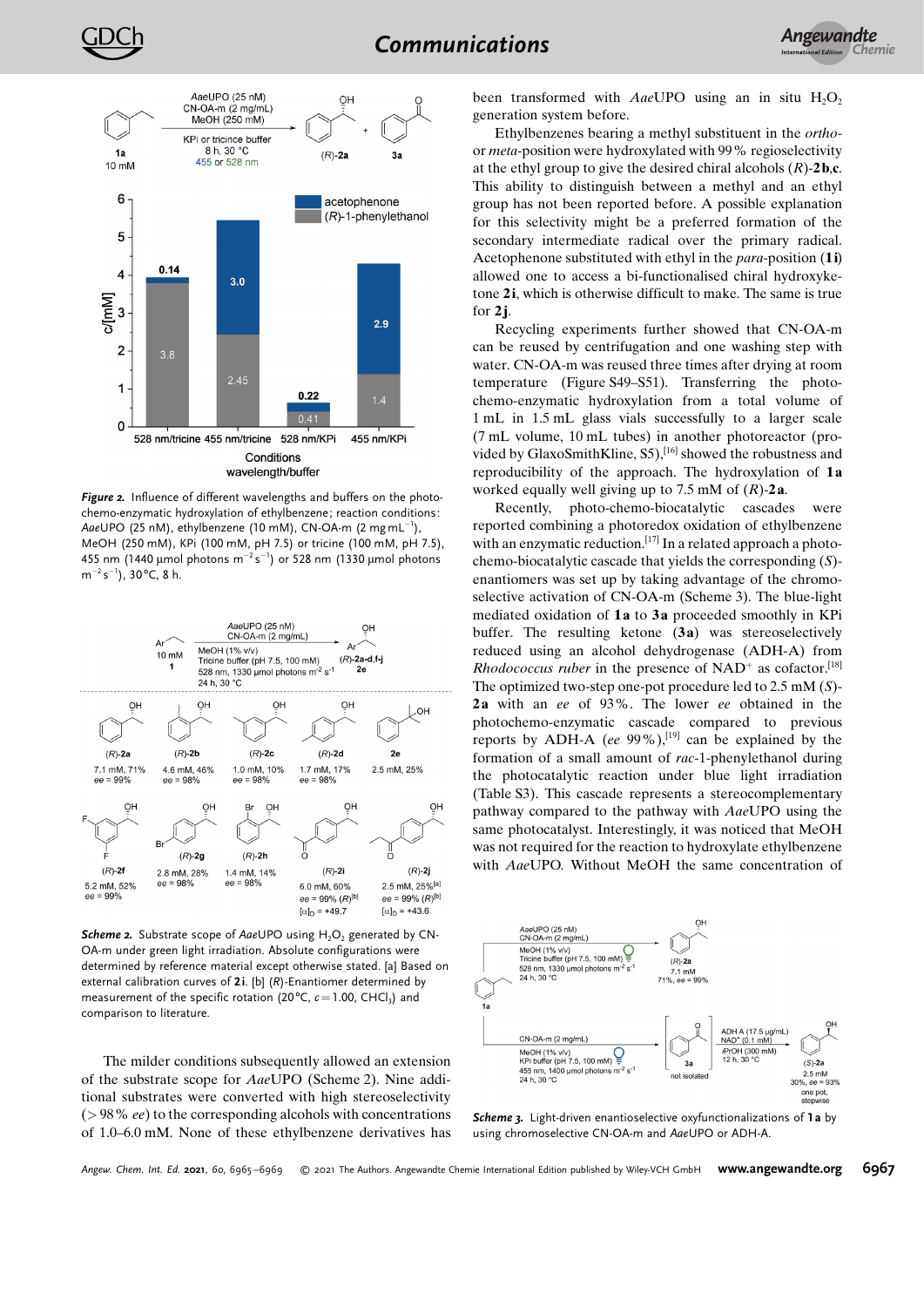product was detected. Thus, the reaction is possible without a sacrificial electron donor like MeOH or formate, which is in contrast to some examples reported in literature.<sup>[14a, 20]</sup> For practical reasons, MeOH was still used since it simplified the preparation of stock solutions of the hydrophobic substrates. To test whether the cascade can also be transferred to other substrates, *para*- and *ortho*-bromo-substituted ethylbenzene  $(1g, 1h)$  were investigated: Using the blue-light pathway,  $(S)$ -2g was obtained with an ee of  $> 99\%$  (1 mM) and (S)-2h with an ee of 94% (1.4 mM) (Figure S32 and S37).

To the best of our knowledge this is the first example in which it was possible to utilize the same photocatalyst to either oxidize an organic substrate or to provide in situ formed  $H_2O_2$  without photocatalytic oxidation of the substrate, all controlled only by the choice of the wavelength.

In summary, we showed that electron holes with different oxidation potentials can be generated using a carbon nitride material by simply changing the photon energy. In the presence of blue light this enables the oxidation of ethylbenzene to acetophenone in an aqueous solution. Using green light, the organic substrate does not react and only  $H_2O_2$  is formed. This was the key for designing chromoselective photo-chemo-enzymatic cascade reactions. Selective hydrogen peroxide generation enabled the hydroxylation of ethylbenzene to give  $(R)$ -1-phenylethanol  $(R)$ -2a using an UPO, whereas the photocatalytic oxidation to acetophenone was coupled with an enantioselective reduction to (S)-1-phenylethanol  $(S)$ -2 a by an ADH. Additionally, low-energy photons (green light) increased the stability of UPO compared to blue light, which permitted the expansion of the substrate scope of this enzyme. Controlling the outcome of a photocatalytic reaction merely through the choice of wavelength employed presents exciting new options in reaction design and could be an important new tool for controlling reactivity and stereoselection in organic synthesis.

#### Acknowledgements

This project received funding from the European Union's Horizon 2020 research and innovation programme under the Marie Skłodowska-Curie grant agreement No 764920. S.B. acknowledges the Austrian Science Fund (FWF) for funding within the project CATALOX (DOC 46-B21). The University of Graz and the Field of Excellence BioHealth are acknowledged for financial support. We thank GlaxoSmithKline for providing the Photochemistry LED Illuminator (Pacer Components Ltd. Pangbourne, UK). S.R. and B.P. acknowledge the Max-Planck Society and the German Chemical Industry Fund (Liebig Fellowship, Fonds der Chemischen Industrie, FCI) for generous financial support. B.P. thanks the Deutsche Forschungsgemeinschaft (DFG, German Research Foundation) under Germany's Excellence Strategy-EXC 2008-390540038—UniSysCat for financial support. T.M. was funded by a studentship awarded by the industrial affiliates of the Centre of Excellence for Biocatalysis, Biotransformations and Biomanufacture (CoEBio3). We thank Prof. Klaus Zangger and Bernd Werner for recording of NMR spectra.

#### Conflict of interest

The authors declare no conflict of interest.

Keywords: carbon nitrides · C-H activation · chromoselectivity · photobiocatalysis · unspecific peroxygenases

- [1] a) T. Gaich, E. Winterfeldt, Directed Selectivity in Organic Synthesis: A Practical Guide, 1<sup>st</sup> ed., Wiley-VCH, Weinheim, 2014; b) G. Statham, Synthese 2017, 194, 4815 – 4838.
- [2] a) I. Fleming, A. Barbero, D. Walter, *Chem. Rev.* **1997**, 97, 2063 2192; b) C. Sambiagio, D. Schönbauer, R. Blieck, T. Dao-Huy, G. Pototschnig, P. Schaaf, T. Wiesinger, M. F. Zia, J. Wencel-Delord, T. Besset, B. U. W. Maes, M. Schnürch, Chem. Soc. Rev. 2018, 47, 6603 – 6743; c) G. Rousseau, B. Breit, Angew. Chem. Int. Ed. 2011, 50, 2450 – 2494; Angew. Chem. 2011, 123, 2498 – 2543; d) Z. Huang, G. Dong, Acc. Chem. Res. 2017, 50, 465 – 471.
- [3] J. Jurczak, *Physica*  $B + C$  **1986**,  $139 140$ ,  $709 716$ .
- [4] S. Protti, D. Ravelli, M. Fagnoni, Photochem. Photobiol. Sci. 2019, 18, 2094 – 2101.
- [5] a) I. Ghosh, B. König, Angew. Chem. Int. Ed. 2016, 55, 7676-7679; Angew. Chem. 2016, 128, 7806 – 7810; b) S. Gisbertz, S. Reischauer, B. Pieber, Nat. Catal. 2020, 3, 611-620; c) C. Cavedon, E. T. Sletten, A. Madani, O. Niemeyer, P. H. Seeberger, B. Pieber, Org. Lett. 2021, 23, 514 – 518; d) A. M. Martínez-Gualda, R. Cano, L. Marzo, R. Pérez-Ruiz, J. Luis-Barrera, R. Mas-Ballesté, A. Fraile, V. A. de la Peña O'Shea, J. Alemán, Nat. Commun. 2019, 10, 2634.
- [6] C. K. Winkler, J. H. Schrittwieser, W. Kroutil, ACS Cent. Sci. 2021, 7, 55—71.
- [7] B. Pieber, J. A. Malik, C. Cavedon, S. Gisbertz, A. Savateev, D. Cruz, T. Heil, G. Zhang, P. H. Seeberger, Angew. Chem. Int. Ed. 2019, 58, 9575 – 9580; Angew. Chem. 2019, 131, 9676 – 9681.
- [8] G. Zhang, G. Li, Z.-A. Lan, L. Lin, A. Savateev, T. Heil, S. Zafeiratos, X. Wang, M. Antonietti, Angew. Chem. Int. Ed. 2017, 56, 13445 – 13449; Angew. Chem. 2017, 129, 13630 – 13634.
- [9] a) P. Geng, Y. Tang, G. Pan, W. Wang, J. Hu, Y. Cai, Green Chem. 2019, 21, 6116 – 6122; b) W. Zhang, A. Bariotaki, I. Smonou, F. Hollmann, Green Chem. 2017, 19, 2096 – 2100.
- [10] W. J. Ong, L. L. Tan, Y. H. Ng, S. T. Yong, S. P. Chai, Chem. Rev. 2016, 116, 7159 – 7329.
- [11] a) Y. Shiraishi, S. Kanazawa, Y. Kofuji, H. Sakamoto, S. Ichikawa, S. Tanaka, T. Hirai, Angew. Chem. Int. Ed. 2014, 53, 13454 – 13459; Angew. Chem. 2014, 126, 13672 – 13677; b) Y. Shiraishi, S. Kanazawa, Y. Sugano, D. Tsukamoto, H. Sakamoto, S. Ichikawa, T. Hirai, ACS Catal. 2014, 4, 774 – 780; c) Z. Wei, M. Liu, Z. Zhang, W. Yao, H. Tan, Y. Zhu, Energy Environ. Sci. 2018, 11, 2581 – 2589; d) X. Zeng, Y. Liu, Y. Kang, Q. Li, Y. Xia, Y. Zhu, H. Hou, M. H. Uddin, T. R. Gengenbach, D. Xia, C. Sun, D. T. McCarthy, A. Deletic, J. Yu, X. Zhang, ACS Catal. 2020, 10, 3697 – 3706.
- [12] a) Y. Wang, D. Lan, R. Durrani, F. Hollmann, Curr. Opin. Chem. Biol. 2017, 37, 1-9; b) M. Faiza, S. Huang, D. Lan, Y. Wang, BMC Evol. Biol. 2019, 19, 76; c) M. Hofrichter, R. Ullrich, Curr. Opin. Chem. Biol. 2014, 19, 116 – 125; d) M. Hobisch, D. Holtmann, P. Gomez de Santos, M. Alcalde, F. Hollmann, S. Kara, Biotechnol. Adv. 2020, 0, 107615.
- [13] a) P. Molina-Espeja, E. Garcia-Ruiz, D. Gonzalez-Perez, R. Ullrich, M. Hofrichter, M. Alcalde, Appl. Environ. Microbiol. 2014, 80, 3496 – 3507; b) P. Molina-Espeja, S. Ma, D. M. Mate, R. Ludwig, M. Alcalde, Enzyme Microb. Technol. 2015, 73 – 74, 29 – 33.
- [14] a) W. Zhang, B. O. Burek, E. Fernandez-Fueyo, M. Alcalde, J. Z. Bloh, F. Hollmann, Angew. Chem. Int. Ed. 2017, 56, 15451 – 15455; Angew. Chem. 2017, 129, 15654 – 15658; b) L. Schmermund, V. Jurkaš, F. F. Özgen, G. D. Barone, H. C. Büchsen-